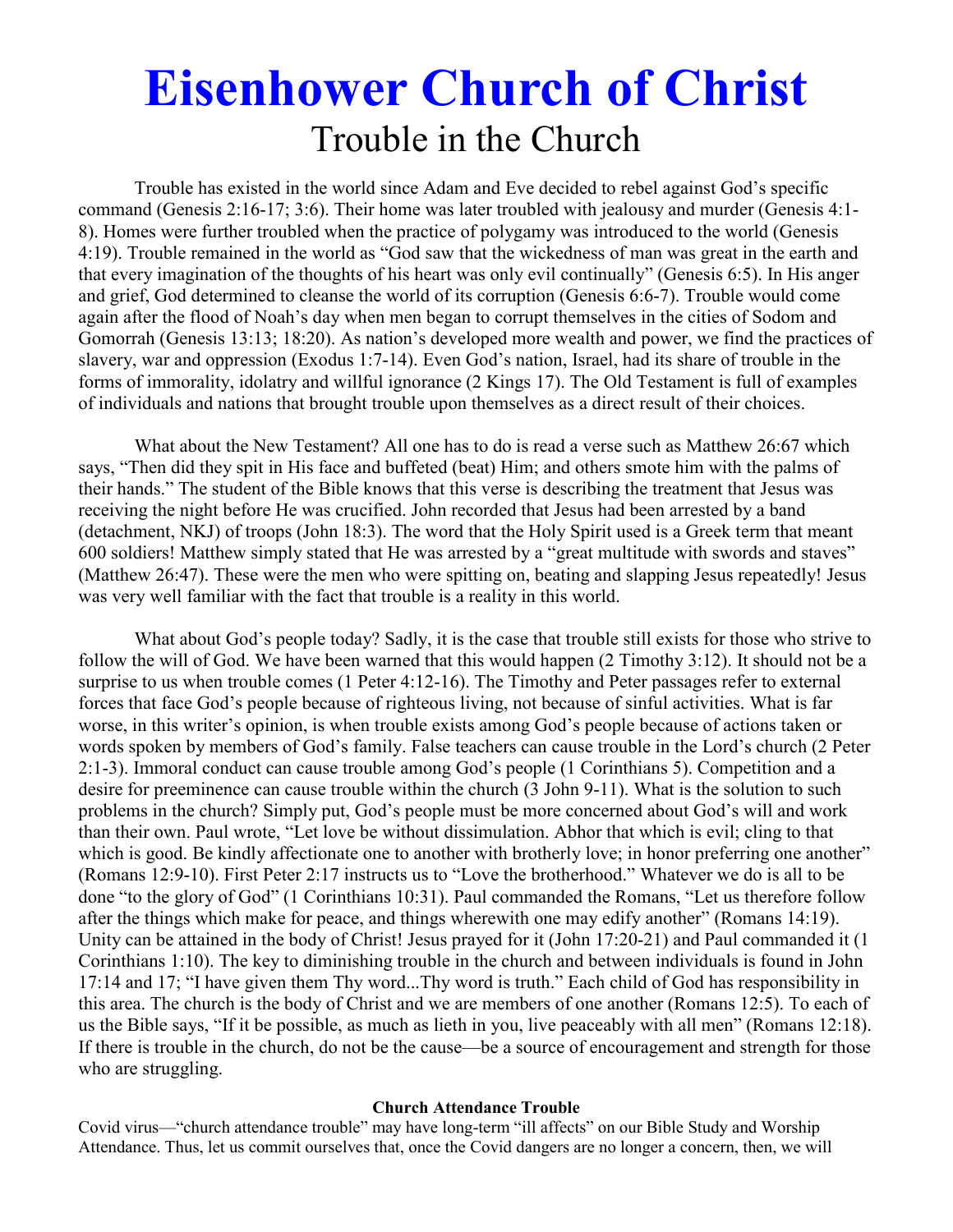resume our faithful attendance in all the services of the church.

#### Barry O'Dell

## *Sympathy*

Our sympathy goes out to the family of **Laura McKnight.** Laura passed away on December 29th at MCH. Her services are pending. She will be buried in the VA cemetery in Abilene, TX. Keep her family in your prayers during this sad time.

#### *Prayer Request*

**Glenna Callendar (McCarty)** will have her heart procedure done in Lubbock. Keep Glenna in your prayers that all will go well for her.

**Ora McAfee** had another fall, but did not break any bones. She is back at Encompass for more physical therapy.

**Philip Halbert** underwent testing for fluid around his lungs. Please keep Phil in your prayers that he gets the correct diagnosis.

**Elizabeth Elaine Melville** (daughter of Elaine Huntington) was diagnosed with the Covid virus, but she is doing fine. Elizabeth lives in Australia.

**Hannah Weakland** was sick with the flu last week.

Daniel Reyes requested prayers for his brother **Carlos Reyes** who was having symptoms of the Covid virus last week. He was awaiting the test results.

**Larry May** was out sick last week with cold like symptoms.

**Lisa Wells** (Josh Wells' mom) had a stroke on December 28th. She was hospitalized but was released and is undergoing Physical Therapy.

## *Prayer List*

David Alaniz; Rudy Alaniz; Wayne Anderson; Betty Branson; Bill and Mary Brown; LaDonna Chism; Dana Erwin; Hattie Gilmore; Hugo Grijalva; Doug Guynn; Rosanna Herrera; Tiffany Horton; Elaine Huntington; Alex Martinez; Ora McAfee; Glenna McCarty; Melissa Moore; Juan & Estella Morolez; Julie Munoz; Cain Pilgrim; Bruce & Trina Plyler; Chasidy Rayos; Jackie Rex; Daniel Reyes; Lisa Salas; Marilyn Upshaw; Terresia Weaver; Janet Wesson; John Wood, Natalynn Wood.

## *Eisenhower's Shut-ins*

Dusty and Kathy Marshall; Glenna McCarty; Jackie Rex; Janelle Shirley and Marilyn Upshaw

## *Youth*

Bible Quiz Question …

Which minor prophet was a shepherd and a fig tree gardener?

Last Week's Quiz Answer...

"Blessed are those who are persecuted because of righteousness...for theirs is the kingdom of Heaven.

## *Events*

Watch **"***In Search of the Lord's Way"* Sunday mornings at 7:30 am on KWES TV 9.

## *Thought to Remember*

The devil won't bother you while you're living in sin, he'll bother you when you are trying to get out!

You never get something without giving up something